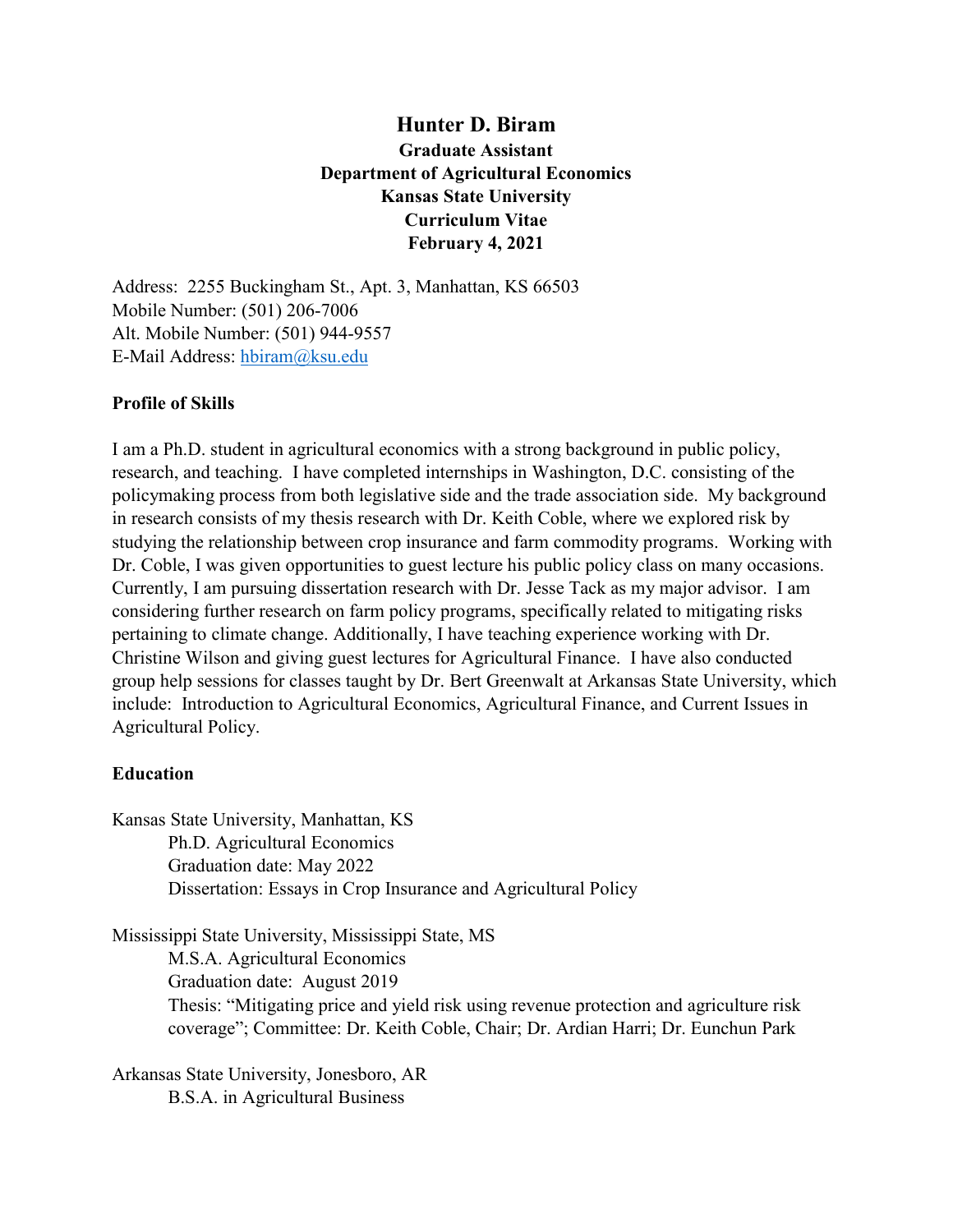GPA 3.95/4.0 Magna Cum Laude and Honors Program

# **Professional Experience (4,900+ total hours)**

| 08/19 to Present   | Graduate Research and Teaching Assistant, Department of Agricultural<br>Economics, Kansas State University (20+ hours per week over 21 weeks;<br>$420+$ total hours) |
|--------------------|----------------------------------------------------------------------------------------------------------------------------------------------------------------------|
| 06/20 to 08/20     | Pathways Intern, Economic Research Service, United States Department<br>of Agriculture (40+ hours per week over 10 weeks; 400+ total hours)                          |
| 08/17 to 08/19     | Graduate Research Assistant, Department of Agricultural Economics,<br>Mississippi State University (20+ hours per week over 84 weeks; 1,680+<br>total hours)         |
| $01/17$ to $05/17$ | Public Policy Intern, National Council of Farmer Cooperatives,<br>Washington, D.C. (40+ hours per week over 15 weeks; 600+ total hours)                              |
| $01/15$ to $12/16$ | Teacher's Assistant, College of Agriculture, Jonesboro, Arkansas<br>$(10+$ hours per week over 60 weeks; 600+ hours total)                                           |
| $01/16$ to $04/16$ | Legislative Intern, Office of U.S. Representative Rick Crawford (AR-01),<br>Washington, D.C. (40+ hours per week over 15 weeks; 600+ hours total)                    |
| 08/15 to 12/15     | Casework and Field Intern, Office of U.S. Senator John Boozman (AR),<br>Jonesboro, Arkansas (20+ hours per week over 15 weeks; 300+ total<br>hours)                  |
| 05/15 to 08/15     | Poultry Operations Intern, Peco Foods, Inc., Batesville, Arkansas (40+<br>hours per week over 10 weeks; 400+ total hours)                                            |
| 01/15 to 04/15     | Intern, Glaub Farm Management, Jonesboro, Arkansas (20+ hours per<br>week over 15 weeks; 300+ total hours)                                                           |
| 05/07 to 08/17     | Farm Hand, Biram Farms, Floral, Arkansas                                                                                                                             |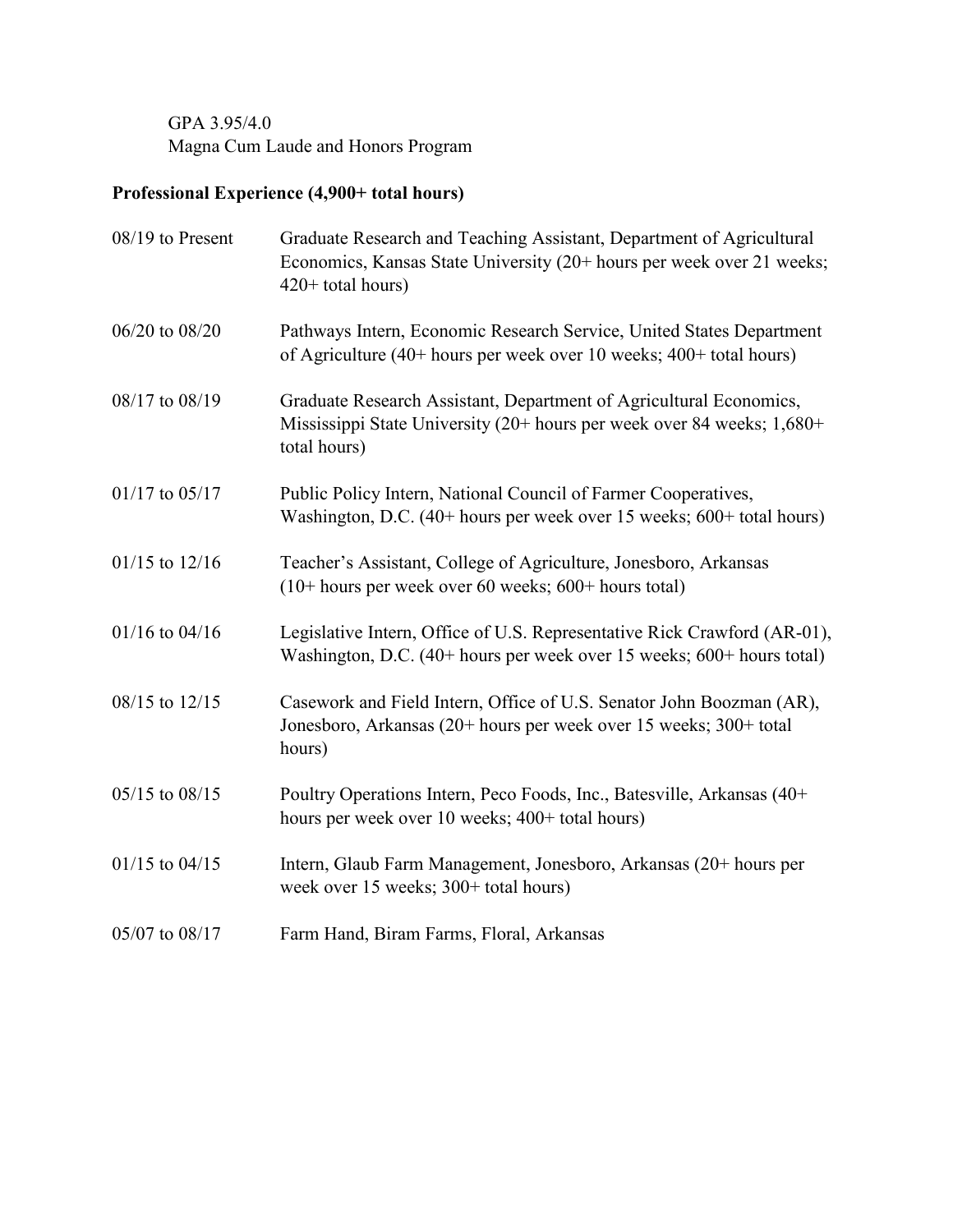#### **Works in Progress**

*"Mitigating Price and Yield Risk Using Revenue Protection and Agriculture Risk Coverage"*; (with: K. Coble, A. Harri, E. Park, and J. Tack) *Applied Economic Perspectives and Policy (Under Review)*

#### **Selected Papers and Presentations**

*"Does Double Coverage Mean Double Trouble: A Look at the Interaction Between ARC and RP"*; **H. Biram**, K. Coble, A. Harri. E. Park; Selected Paper for the Southern Agricultural Economics Association Annual Meeting; Birmingham, Alabama; February 2019

*"Irrigation vs. Crop Insurance: A study of substitutability"*; Presentation at the Arkansas State University Agribusiness Conference; Jonesboro, Arkansas; February 2019

*"Tackling Price and Yield Risk Using an Optimal Combination of RP and ARC"*; **H. Biram**, K. Coble, A. Harri, and E. Park; Presentation at the SCC-76 Annual Meeting; Kansas City, Missouri; April 2019

*"Effects of Crop Insurance Participation on Quality-Adjusted Pesticide Use"*; **H. Biram**, J. Tack, R. Nehring; Selected Paper for the Southern Agricultural Economics Association Annual Meeting; Online; February 2021

# **Teaching**

Supplemental Teaching Session for Introduction to Agricultural Economics, AGEC 1003. Taught 2015-2016. An optional out-of-class time tutoring session for AGEC 1003 students. The lecture material is introductory microeconomics as applied to agriculture.

Guest Lectures for Public Problems in Agriculture, AEC 4413/6413. Taught Spring 2018. A three-hour split level course in agricultural policy. This course covers the policy process and addresses the role of economics in policy evaluation. Specifically, guest lectures covered material on taxes, subsidies, quantitative methods for research in agricultural policy, and farm programs.

Teaching Assistant working with Dr. Christine Wilson. Duties consisted of holding office hours every week working with students on homework and test preparation, grading papers, and filling in to lecture for Dr. Wilson when necessary.

Guest Lectures for Agricultural Finance, AGEC 513. Taught Fall 2019. A three-hour course in capital investments, interpretation of financial statements, capital structure considerations for agricultural firms, and farm real estate pricing. Specifically, guest lectures covered capital budgeting, NPV, pre- and after-tax Capital Recovery Cost, and composing budgets.